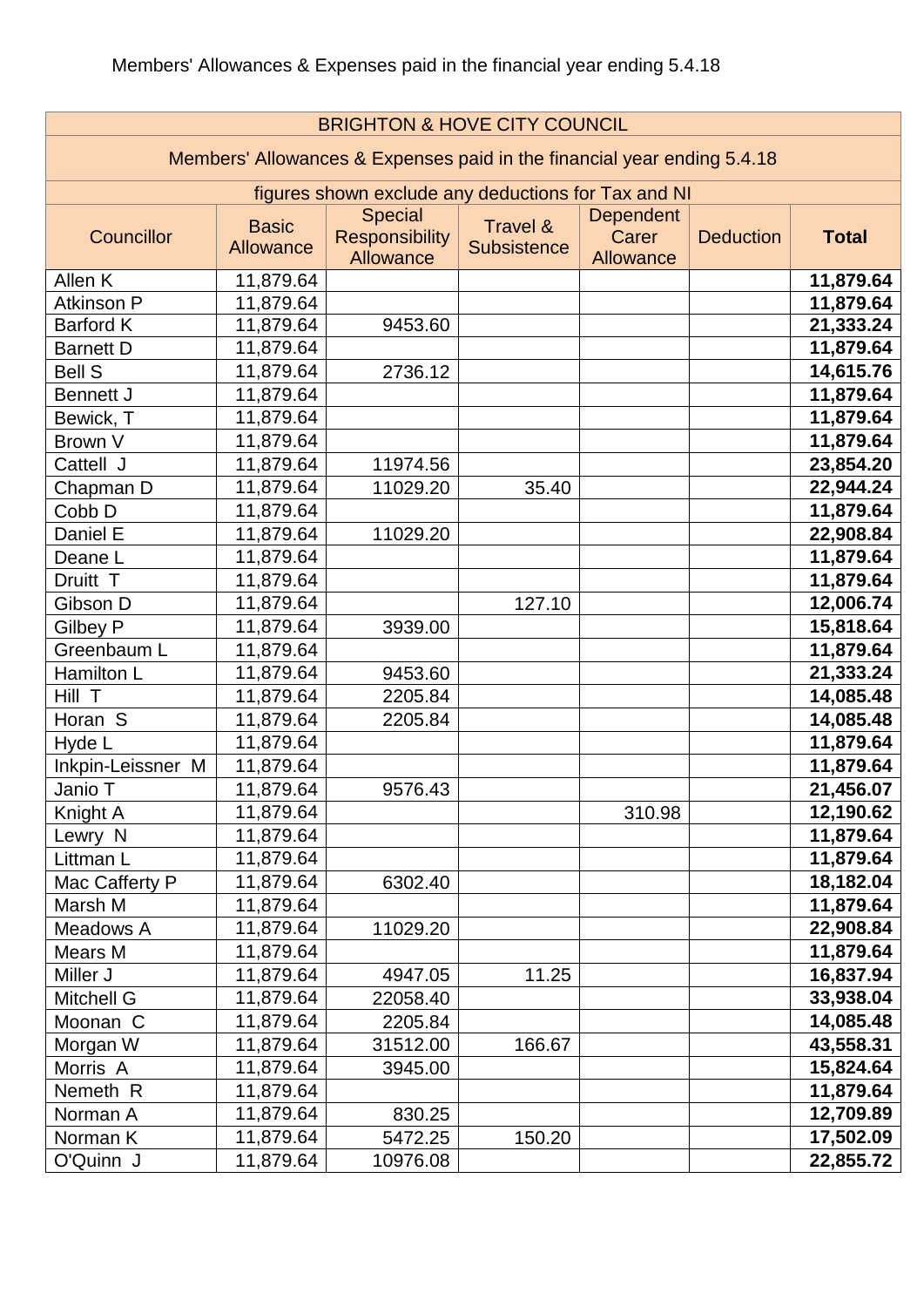| Page D                                 | 11,879.64  |           |        |        |           | 11,879.64  |
|----------------------------------------|------------|-----------|--------|--------|-----------|------------|
| Platts N<br>* elected 9.2.2018         | 1,697.09   |           |        |        |           | 1,697.09   |
| Peltzer Dunn G                         | 11,879.64  |           |        |        |           | 11,879.64  |
| Penn C                                 | 11,879.64  | 2205.84   |        |        |           | 14,085.48  |
| Phillips A                             | 11,879.64  |           |        | 72.68  |           | 11,952.32  |
| Robins A                               | 11,879.64  | 11029.20  |        |        |           | 22,908.84  |
| Russell-Moyle L<br>* resigned 27.12.17 | 8781.99    |           |        |        |           | 8,781.99   |
| Simson D                               | 11,879.64  | 830.25    |        |        |           | 12,709.89  |
| Sykes O                                | 11,879.64  |           |        |        |           | 11,879.64  |
| Taylor <sub>N</sub>                    | 11,879.64  |           |        |        |           | 11,879.64  |
| Theobald C                             | 11,879.64  |           |        |        |           | 11,879.64  |
| <b>Theobald G</b>                      | 11,879.64  | 1482.42   | 112.35 |        | $-168.00$ | 13,306.41  |
| Wares L                                | 11,879.64  |           |        |        |           | 11,879.64  |
| <b>Wealls A</b>                        | 11,879.64  | 830.25    |        |        |           | 12,709.89  |
| West P                                 | 11,879.64  |           | 10.60  |        |           | 11,890.24  |
| Yates D                                | 11,879.64  | 11029.20  |        |        |           | 22,908.84  |
| <b>Total</b>                           | 640,100.00 | 200289.02 | 613.57 | 383.66 | $-168.00$ | 841,386.25 |

Allowances for 2017/18 were set on the recommendation of the Independent Remuneration Panel

## BRIGHTON & HOVE CITY COUNCIL

| <b>Name</b> | <b>Position Held</b>      | Allowance paid | <b>Travel / Subs</b> |
|-------------|---------------------------|----------------|----------------------|
| Mo Marsh    | Mayor 2017/18             | 12,825.00      | 172.31               |
| Dee Simson  | Deputy Mayor 2017 /<br>18 | 3,589.00       | <b>NIL</b>           |

| Independent Remuneration Panel - from 24 May 2013 |                                                |         |  |  |
|---------------------------------------------------|------------------------------------------------|---------|--|--|
| Andrews M                                         | Member of IRP                                  | 533.28  |  |  |
| Bateman J                                         | Member of IRP                                  | 533.28  |  |  |
| Childerhouse K                                    | Member of IRP                                  | 533.28  |  |  |
| Potter R                                          | Member of IRP                                  | 533.28  |  |  |
|                                                   |                                                |         |  |  |
|                                                   | Independent Members of Audit & Standards Cttee |         |  |  |
| Mrs. Diane<br><b>Bushell</b>                      | Independent Member                             | 1018.88 |  |  |
| Dr David Horne                                    | Independent Member                             | 1018.88 |  |  |

Figures shown exclude any deductions for tax and national insurance

The above allowances do not form part of the Members' Allowances Scheme and are provided for information only